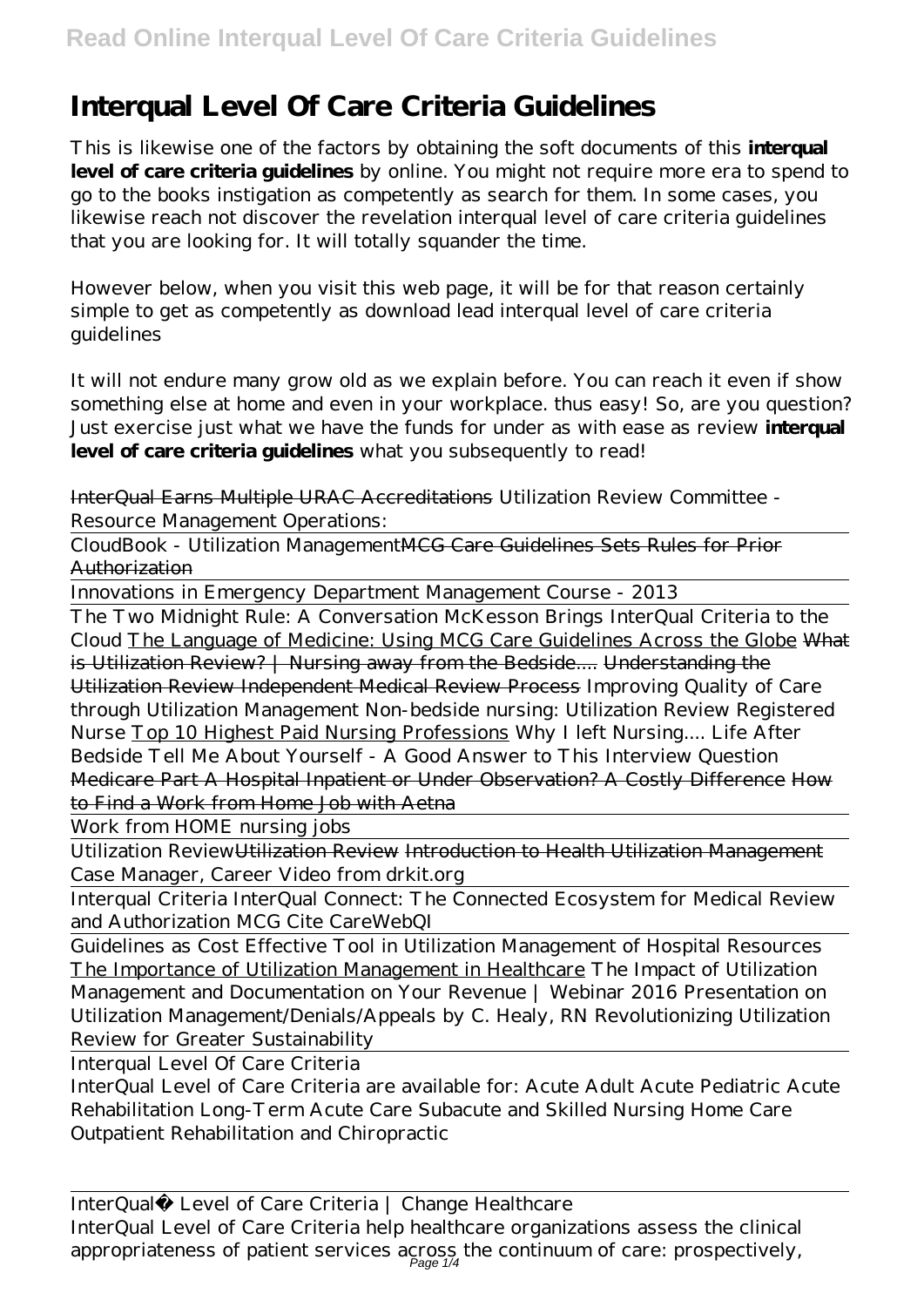concurrently or retrospectively.

InterQual Actionable Evidence-Based Criteria Portfolio ... The criteria address the varying needs of geriatric, adult, adolescent, and child patients with both psychiatric and substance use disorders.

InterQual® Behavioral Health Criteria | Change Healthcare Care (HPHC) utilizes the 2019.1 editions of Change Health Care InterQual Level of Care criteria: Acute Pediatric and Acute Adult InterQual Level of Care in reviewing the appropriateness of admissions to acute inpatient facilities.

Medical Review Criteria Inpatient Acute Level of Care Priority Health has adopted the following criteria: InterQual LOC Acute Adult InterQual LOC AcutePediatric InterQual LOC Long-Term Acute criteria InterQual LOC Rehabilitation criteria InterQual LOC Subacute & Skilled Nursing Facility criteria InterQual LOC Home Care Services criteria

InterQual LOC criteria | Priority Health Beginning August 31, 2020, the Utilization Management department at Independence will use the 2020 InterQual Criteria for review of acute inpatient, acute rehabilitation, skilled nursing facility, long-term acute care admission, home care, and selected procedures.

Updated InterQual® Criteria for 2020 Level of Care Criteria assist organizations in assessing the clinical appropriateness of patients' admissions and continued stays across the continuum of care.

InterQual® Criteria Products

Note: Applies to InterQual  $\mathbb{B}$  Level of Care (except Home Care Q & A), all InterQual ® Behavioral Health, InterQual ® Retrospective Monitoring, and ...

Viewing Criteria in a Medical Review

InterQual Level of Care: Long-Term Acute Care Medically Complex Respiratory Complex Ventilator Weaning Wound/Skin Each admission request is evaluated individually to determine the appropriate level of care. InterQual criteria available upon request.

Medical Necessity Criteria Chart

VA uses a nationally-recognized set of criteria called InterQual as its guideline to determine if the time Veterans spend at VA hospitals is appropriate for their diagnoses and treatments, and to provide a 'care path' to help care teams decide appropriate next treatment steps.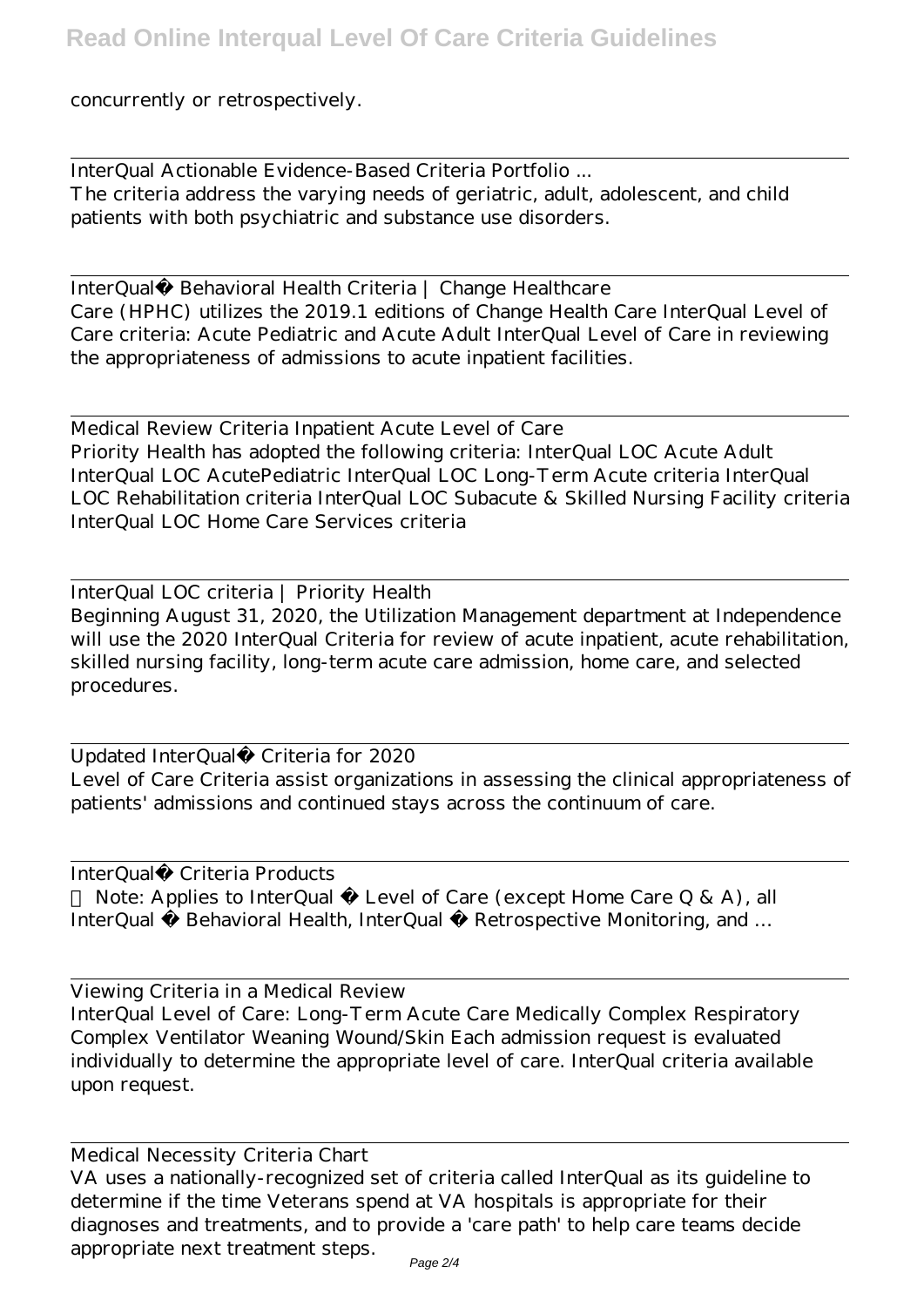Utilization Management Integration - Organizational Excellence InterQual criteria are clinically based on best practice, clinical data and medical literature. They are updated continually and released annually. For certain services, we supplement the InterQual criteria with our own medical and behavioral health clinical criteria. Log in to use the InterQual Level of Care Criteria application

InterQual Criteria & SmartSheets InterQual® Level of Care Criteria Assess the safest and most efficient care level based on severity of illness, comorbidities, complications, and the intensity of services being delivered. Learn More

Evidence-Based Criteria/Guidelines | Utilization ... InterQual® Ambulatory Care Planning Criteria help identify when imaging studies, procedures, durable medical equipment, molecular diagnostic tests, specialty pharmacy medications, and specialty referral consultations are appropriate.

InterQual® Ambulatory Care Planning Criteria | Change ... InterQual® Level of Care Criteria Assess the safest and most efficient care level based on severity of illness, comorbidities, complications, and the intensity of services being delivered.

InterQual® Interrater Reliability | Change Healthcare Criteria and Guidelines:The organization primarily utilizes current editions of Medical Policies, Clinical Utilization Management (UM) guidelines, InterQual® Level of Care and MCG® criteria to review the medical necessity and appropriateness of both physical and behavioral health services.

Clinical Criteria for Utilization Management Decisions ... InterQual Level of Care Criteria 2009. (2009) Newton, MA: McKesson Corporation. Hospitalization Status Guidelines for Cellulitis. Most patients with Cellulitis should be placed in Observation, and will not qualify for Full Admission Status, unless. • at least ONE criteria for Severity of Illness.

Hospitalization Status Guidelines for Cellulitis InterQual® Level of Care Criteria for Concurrent Review Authorizations On November 23, 2019, Blue Cross and Blue Shield of Minnesota and Blue Plus (Blue Cross) added a new feature to the authorization process for hospital, inpatient rehabilitation and long-term acute care (LTAC) admission submitted on the Availity Portal.